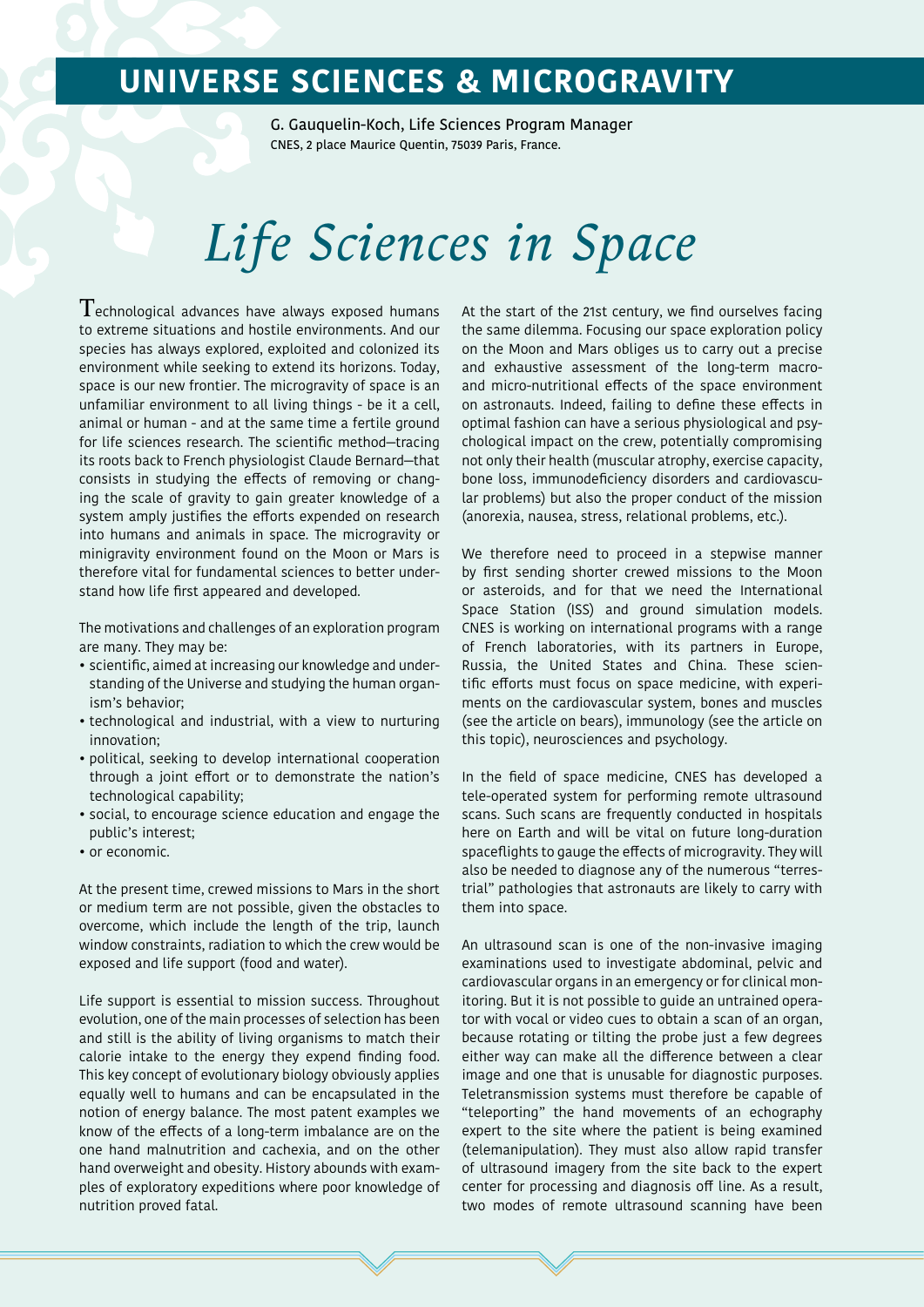### *Life Sciences in Space*



**Fig. 1:** Zinnia flowers are starting to grow in the International Space Station's Veggie facility as part of the VEG-01 investigation. Veggie provides lighting and nutrient supply for plants in the form of a low-cost growth chamber and planting "pillows" to provide nutrients for the root system. © NASA

**Fig. 2:** ESA (European Space Agency) astronaut Samantha Cristoforetti prepares the TripleLux-A experiment for return on SpaceX's Dragon cargo craft. TripleLux-A is investigating immune suppression in space as understanding such risks is essential in maintaining the health and performance of crew members during long-duration missions. © NASA

**Fig. 3:** NASA astronaut Reid Wiseman, Expedition 40 flight engineer, installs Capillary Channel Flow (CCF) experiment hardware in the Microgravity Science Glovebox (MSG) located in the Destiny laboratory of the International Space Station. CCF is a versatile experiment for studying a critical variety of inertial-capillary dominated flows key to spacecraft systems that cannot be studied on the ground. © NASA

developed, one in real time using telemanipulation of the probe by a robot, and the other in near-real time based on 3D image capture and later processing.

Other ground-based experiments simulating weightlessness, based for example on prolonged bedrest of up to three months, are being performed in various countries and are vital for studying the effects of sedentary conditions and confinement. Some are being conducted in France at the MEDES space clinic and others in Cologne and Beijing. But as the current limiting factors are psychological problems and radiation exposure, new programs have had to be developed.

CNES is working with IMPB, the Russian Institute of Biomedical Problems in Moscow, and the Astronaut Chinese Center (ACC) in Beijing on confinement experiments that will be of prime importance in determining the psychological impact on humans of a trip to Mars. Experiments are also being performed at Dome C by the Concordia research base in Antarctica, which is able to accommodate a team of 15 people in winter as opposed to 40 in summer. In addi-





tion to glaciology, climatology, astronomy and geophysics experiments, psychology and medical research is also being conducted. Long-term confinement of a small group of humans is ideal for defining typical profiles for Mars exploration missions. Medical research is also looking at altitude hypoxia, dehydration and permanent night from May to August, which alters circadian rhythms through continuous exposure to artificial light.

Few programs on the ground enable radiation effects to be studied. That is why CNES is giving scientists opportunities to fly experiments on balloons for different durations at a range of altitudes.

We therefore firmly believe that the exploration program must be envisioned as a balanced international collaboration in which each contributor has a key role to play.



53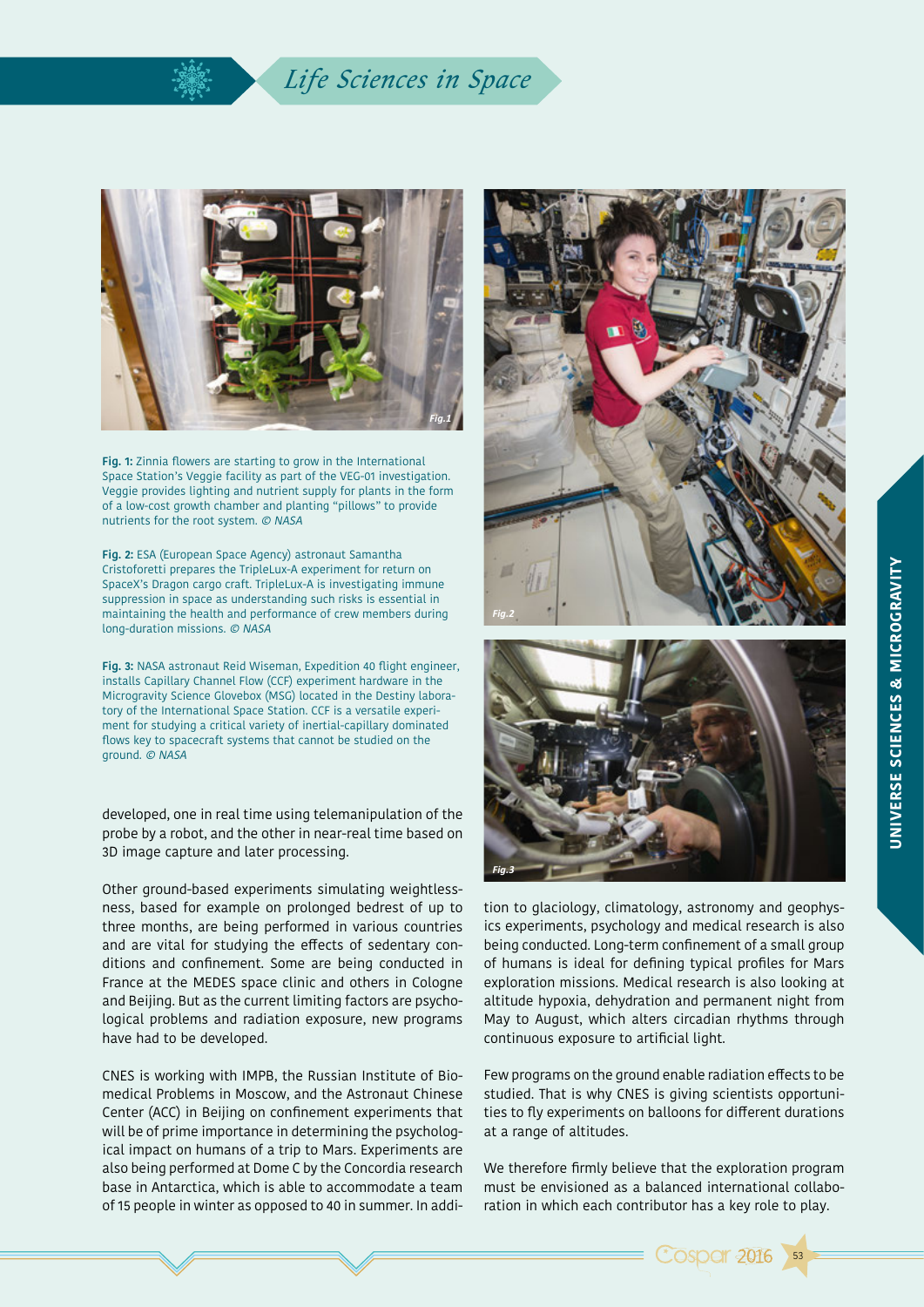## **UNIVERSE SCIENCES & MICROGRAVITY**

G. Tascher<sup>1</sup>- S. Blanc<sup>2</sup> - E. Lefai<sup>3</sup> - F. Bertile<sup>2</sup> 1 University of Strasbourg.

- 2 Institut pluridisciplinaire Hubert Curien, CNRS.
- 3 Laboratoire CarMeN, Inserm, Inra.

# *Life Sciences in Space*

Muscle atrophy mechanisms: a case study of hibernating brown bears

Muscle wasting in humans is usually associated with ageing, physical inactivity, certain diseases (cachexia) and microgravity conditions. While we are starting to gain a better understanding of the underlying molecular mechanisms [4], there is still no effective solution for preventing or treating it. Investigating the biodiversity of how animals adapt to environmental constraints, notably in hibernating brown bears, could help to develop new therapeutic approaches. Our results suggest that regulation of metabolic networks, reduction of oxidative stress, recycling of nitrogen and anti-atrophy factors are all key elements in preserving muscle in inactive bears that could possibly be transposed to humans.



We examine protein-sparing strategies in the Scandinavian brown bear [1, 2], which is a unique counter-model able to maintain muscle mass and strength [3] during a hibernation period of five months, while remaining totally inactive and without food or water. Rates of protein synthesis and loss are reduced by 60-70% during hibernation [4], but the molecular mechanisms controlling protein sparing are unknown. Working with biopsies and blood samples, and using a multidisciplinary approach at the interface between physiology, cellular biology and analytical chemistry, we compare active and inactive states in bears.

We first developed overall omic analysis methods [5] and showed that the processes governing muscle development and strengthening of muscle fibers are activated and that muscle function (e.g. mitochondrial metabolism and biogenesis) remains stable during hibernation. Regulation of lipid metabolism (eicosanoids, glycerophospholipids and sphingolipids) could also be a contributor to protein sparing. To complement these data, we shall evaluate the role of metabolic sensors (e.g. mTOR, ChREBP, PPARs, AMPK, SIRT) and miRNAs.

A reduction in oxidative stress in inactive bears could also contribute to protein sparing [6]. We show that levels of antioxidant enzymes in muscles are increased during hibernation (Fig. 2A), resulting in lower levels of lipid peroxidation and protein carbonylation.

We also seek to determine whether nitrogen recycling mechanisms exist during hibernation. Ursodeoxycholic acid (UDCA) has cytoprotective and anti-apoptosis effects, and appears to limit the tissue loss associated with cancer cachexia [7, 8]. Our measurements show that levels of all bile acids except UDCA are reduced in inactive bears. The exact origin of UDCA (produced by the liver or from the intestinal microbiome) is under investigation, as well as its possible role in sparing muscle protein.

An isolated study performed some ten years ago showed that levels of proteolysis and messenger RNA encoding proteolytic factors were reduced in the muscles of rats incubated ex-vivo with plasma from hibernating bears [9].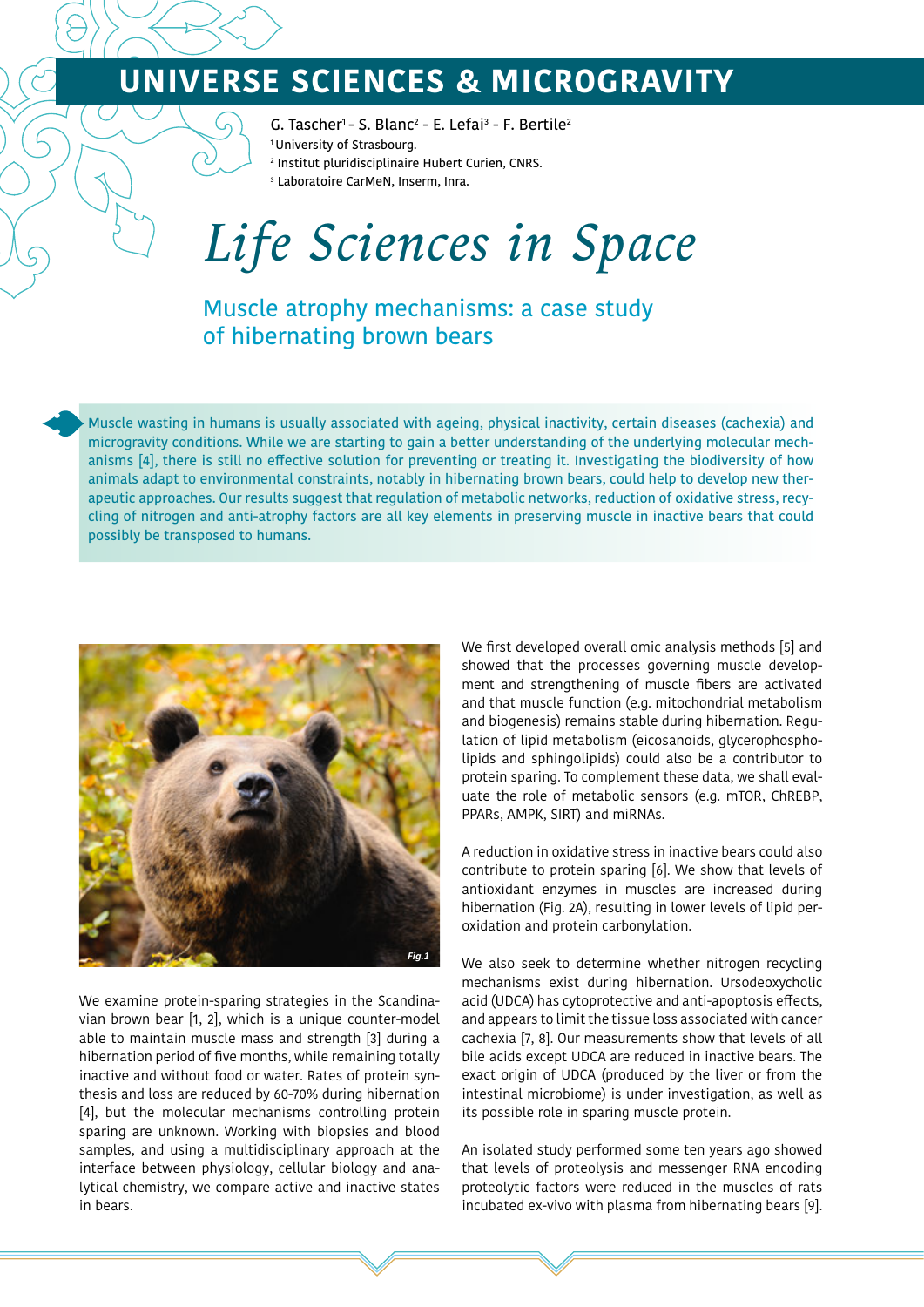### *Life Sciences in Space* and Scientific







By exposing human myotubes to serum from hibernating and non-hibernating bears, we demonstrate the existence of anti-atrophy factors circulating in the serum of hibernating bears, capable of producing powerful crossspecies effects (Fig. 2B). We are now working to identify this compound/these compounds, which represents a major analytical challenge but the expected benefits if we are successful are simply huge. We will then need to verify if the anti-atrophy factor(s) are capable of limiting, preventing or even reversing induced muscle wasting.

We therefore identified mechanisms likely to contribute to protein sparing in hibernating brown bears. In particular, the demonstration that there are circulating factors capable of inducing a hibernating phenotype in human muscle cells holds promise for devising possible new preventive or therapeutic solutions to combat human muscle wasting, notably in microgravity conditions.

**Fig. 1:** Brown bear © Thinkstock

**Fig. 2:** Mechanisms governing protein sparing in hibernating brown bears. © Fabrice Bertile, CNRS, Strasbourg, France

**Fig. 3:** Captured brown bear in its den. © Andrea Friebe, the Scandinavian Brown Bear Research Project.

#### **REFERENCES**

[1] Bodine, S. C., (2013), Hibernation: The search for treatments to prevent disuse-induced skeletal muscle atrophy, Exp Neurol., **248,** 129-135.

[2] Ivakine, E. A., et al. (2014), Maintaining skeletal muscle mass: lessons learned from hibernation, Exp Physiol., **99,** 632-637.

[3] Bodine, S. C., (2013), Disuse-induced muscle wasting, Int J Biochem Cell Biol., **45,** 2200-2208.

[4] Lohuis, T. D., et al. (2007), Hibernating black bears (Ursus americanus) experience skeletal muscle protein balance during winter anorexia, Comp Biochem Physiol B Biochem Mol Biol., **147,** 20-28.

[5] Choi, J., et al. (2013), Metabolism: Drug discovery goes for a swim. Nat Chem Biol., **9,** 68-69.

[6] Powers, S. K., et al. (2012), Oxidative stress and disuse muscle atrophy: cause or consequence? Curr Opin Clin Nutr Metab Care, **15,** 240-245.

[7] Sola, S., et al. (2006), Plasma levels of ursodeoxycholic acid in black bears, Ursus americanus: seasonal changes, Comp Biochem Physiol C Toxicol Pharmacol, **143,** 204-208.

[8] Tschirner, A., et al. (2012), Ursodeoxycholic acid treatment in a rat model of cancer cachexia, J Cachexia Sarcopenia Muscle, **3,** 31-36.

[9] Fuster, G., et al. (2007), Antiproteolytic effects of plasma from hibernating bears: a new approach for muscle wasting therapy? Clin Nutr., **26,** 658-661.

**Cospar 2016** 

55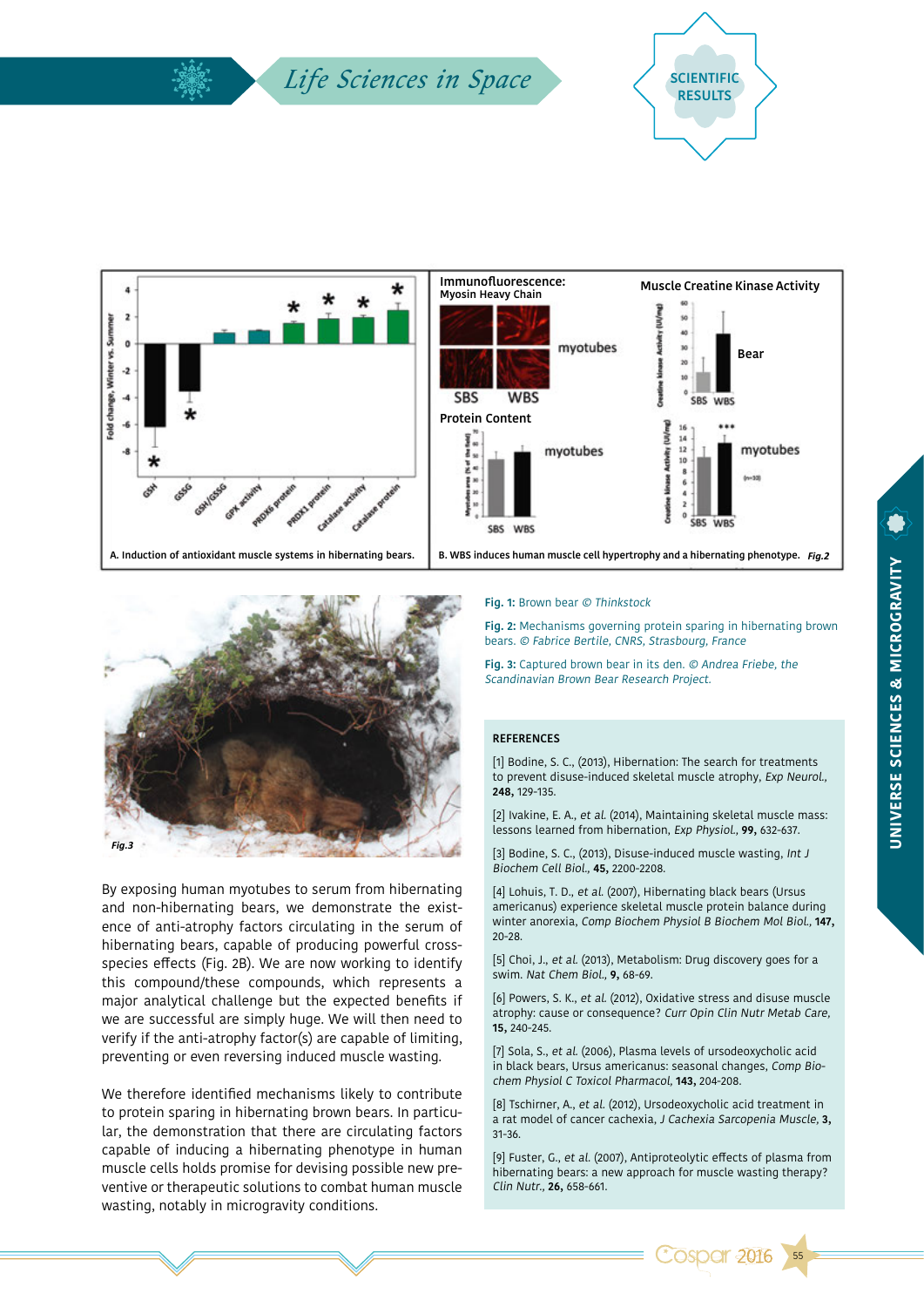## **UNIVERSE SCIENCES & MICROGRAVITY**

C. Fonte, J. Jeandel, S. Kaminski, S. Ghislin and J.-P. Frippiat EA7300, Faculté de Médecine, Université de Lorraine, 9 Avenue de la Forêt de Haye, 54500 Vandoeuvre-lès-Nancy, France.

# *Life Sciences in Space*

### Gravity changes and immune cell development

While the effects of spaceflight on innate immunity and cell mediation are starting to be better understood, its impacts on humoral immunity and immune cell development are much less well known. We therefore studied these impacts on the amphibian Pleurodeles waltl and the mouse. We highlighted qualitative and quantitative changes in the production of antibodies in response to antigen stimulation in flight, a reduction in B lymphopoiesis in real and simulated microgravity conditions, and a significant change in the repertoire of antigen receptors of T lymphocytes when mice develop in hypergravity.

Spaceflight entails a combination of mechanical and socio-environmental stresses (accelerations on liftoff and landing, microgravity, vibrations, confinement, social isolation, radiation and altered circadian rhythms) that weaken the immune system in humans and animals [1].

These effects induce a reduction in phagocytary and oxidative function in neutrophils and monocytes, in production of Th1 cytokines, and in activity of natural killer (NK) cells and T lymphocytes. Moreover, the distribution of certain leucocytes also appears to be affected. This weakening of immunity — combined with reduced activity of certain antibiotics and increased aggressiveness of pathogens in space conditions — may increase susceptibility to infection, a key concern for future long-duration space missions (Fig. 2).

With regard to humoral immunity, we showed that spaceflight has a qualitative and quantitative effect on the production of antibodies in response to antigen stimulation. Significant changes in the expression of the gene segments required to build a functional antibody gene were observed. Moreover, we noted two times fewer somatic mutations in the antibodies of animals immunized in flight; such mutations are important, as they increase the affinity of the antibody's antigen-binding site to the antigen.

Interestingly, it has been shown that spaceflight reduces granulocyte and monocyte progenitor cells in rodents that have flown and been subjected to anti-orthostatic suspension. More recently, Ortega et al. [2] have shown changes in maturation of granulocyte cells in mice after spaceflight. It would appear that T lymphopoiesis is sensitive to microgravity, but nothing is known about B lymphopoiesis. We therefore studied this question using two models: the

amphibian P. waltl, well suited to space experiments and possessing all the key elements of the mammal immune system, and the mouse.

#### **Gravity and lymphopoiesis**

To ascertain if a change in gravity affects specific immunity, we left embryos of P. waltl to develop for 10 days on the International Space Station (ISS). The study of the larvae thus obtained after they returned to Earth revealed a significant change in the amount of mRNA in IgM heavy chains. To establish the cause, we reproduced in the laboratory the main stresses to which the embryos were subjected during their development (radiation, altered circadian rhythms, hypergravity, microgravity, thermal shock during atmospheric re-entry). This study showed that it is the perturbing effects of gravity, and not the other stresses encountered during the mission, that alter the expression of mRNA in IgM heavy chains. A perturbation of the Ikaros expression encoding the transcription factors required for lymphopoiesis is associated with this change in the expression of IgMs, which suggests that B lymphopoiesis could be affected in space conditions [3].

We then verified this hypothesis on mice aged four months suspended for 21 days with their hind limbs unloaded. It was shown that this model induces gradual changes in bone structure similar to those observed in older mice (Fig. 1A), as well as a reduction in B lymphopoiesis. We recorded fewer common lymphoid progenitors (CLPs) and pro-B, pre-B and immature B cells in the femoral bone marrow of suspended mice and older mice with respect to the four-month-old control group (Fig. 1B). Interleukin-7 plays an important role in differentiation of B lymphocytes. We therefore studied its receptor signaling and recorded a significant decrease in pro-B cells of suspended and older